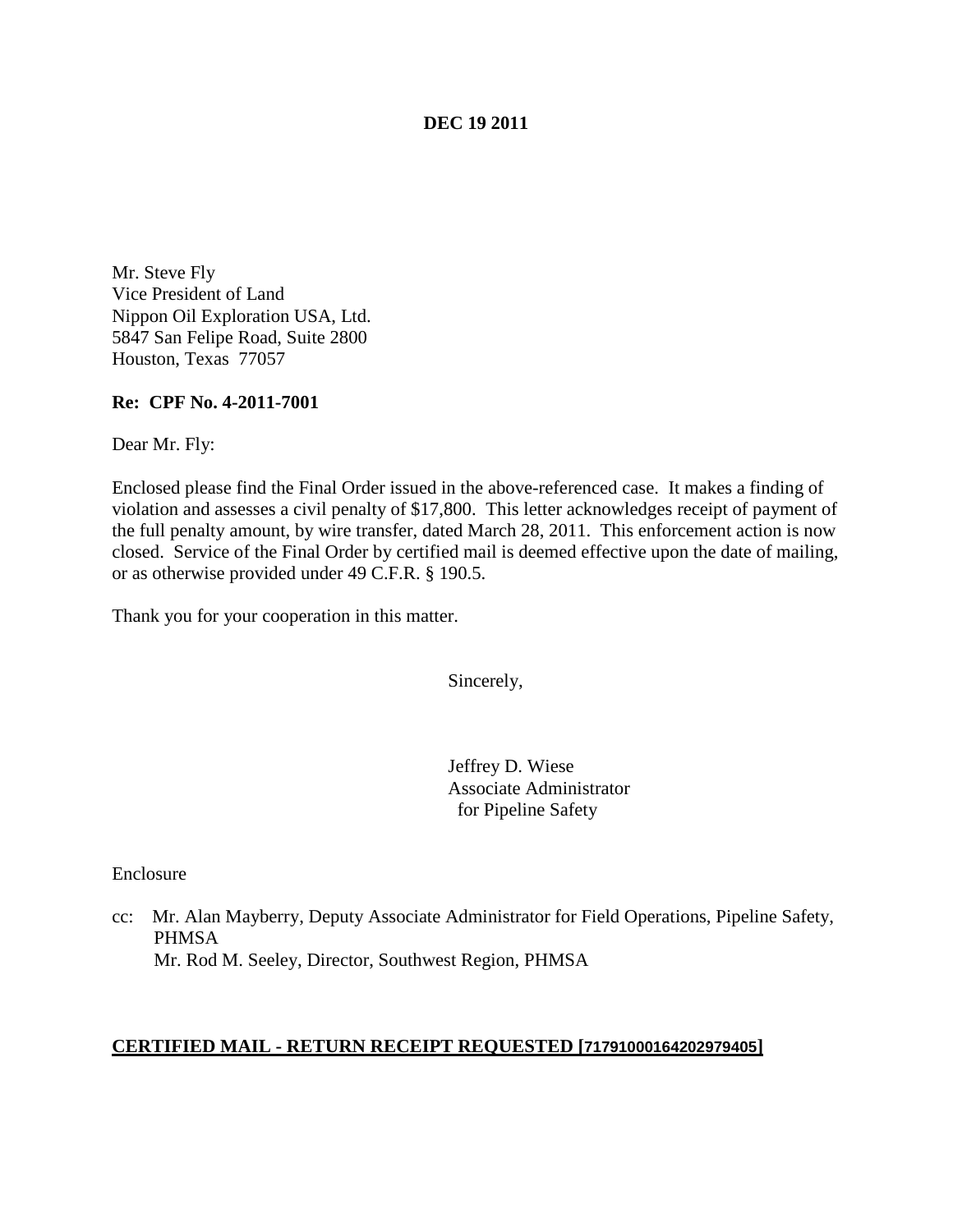# **U.S. DEPARTMENT OF TRANSPORTATION PIPELINE AND HAZARDOUS MATERIALS SAFETY ADMINISTRATION OFFICE OF PIPELINE SAFETY WASHINGTON, D.C. 20590**

**)**

**)**

**)**

**In the Matter of )**

**Nippon Oil Exploration USA, Ltd., ) CPF No. 4-2011-7001**

**\_\_\_\_\_\_\_\_\_\_\_\_\_\_\_\_\_\_\_\_\_\_\_\_\_\_\_\_\_\_\_\_\_\_\_\_**

**\_\_\_\_\_\_\_\_\_\_\_\_\_\_\_\_\_\_\_\_\_\_\_\_\_\_\_\_\_\_\_\_\_\_\_\_)**

**Respondent. )**

# **FINAL ORDER**

On April 12-15, 2010, December 31, 2010, and January 26, 2011, pursuant to 49 U.S.C. § 60117, a representative of the Pipeline and Hazardous Materials Safety Administration (PHMSA), Office of Pipeline Safety (OPS), inspected Nippon Oil Exploration USA, Ltd.'s (Nippon) offshore liquid pipeline system located in Cameron, LA. Nippon operates three pipelines regulated by PHMSA in the Gulf of Mexico, Jefferson County, Texas and Cameron Parish, Louisiana.

As a result of these inspections, the Director, Southwest Region, OPS (Director), issued to Respondent, by letter dated March 2, 2011, a Notice of Probable Violation and Proposed Civil Penalty (Notice). In accordance with 49 C.F.R. § 190.207, the Notice proposed finding that Nippon had violated 49 C.F.R. § 195.406 and assessing a civil penalty of \$17,800 for the alleged violation. The Notice also proposed two warning items that required no further action, but warned the operator to correct the probable violations.

Nippon responded to the Notice by letter dated March 30, 2011 (Response). Nippon did not contest the probable violation and paid the proposed civil penalty of \$17,800, as provided in 49 C.F.R. § 190.227. Payment of the penalty serves to close the case with prejudice to Respondent.

# **FINDING OF VIOLATION**

In its Response, Nippon did not contest the allegation in the Notice that it violated 49 C.F.R. § 195.406, as follows:

<span id="page-1-0"></span><sup>&</sup>lt;sup>1</sup> OPS Pipeline Safety Violation Report (March 2, 2011), at 1.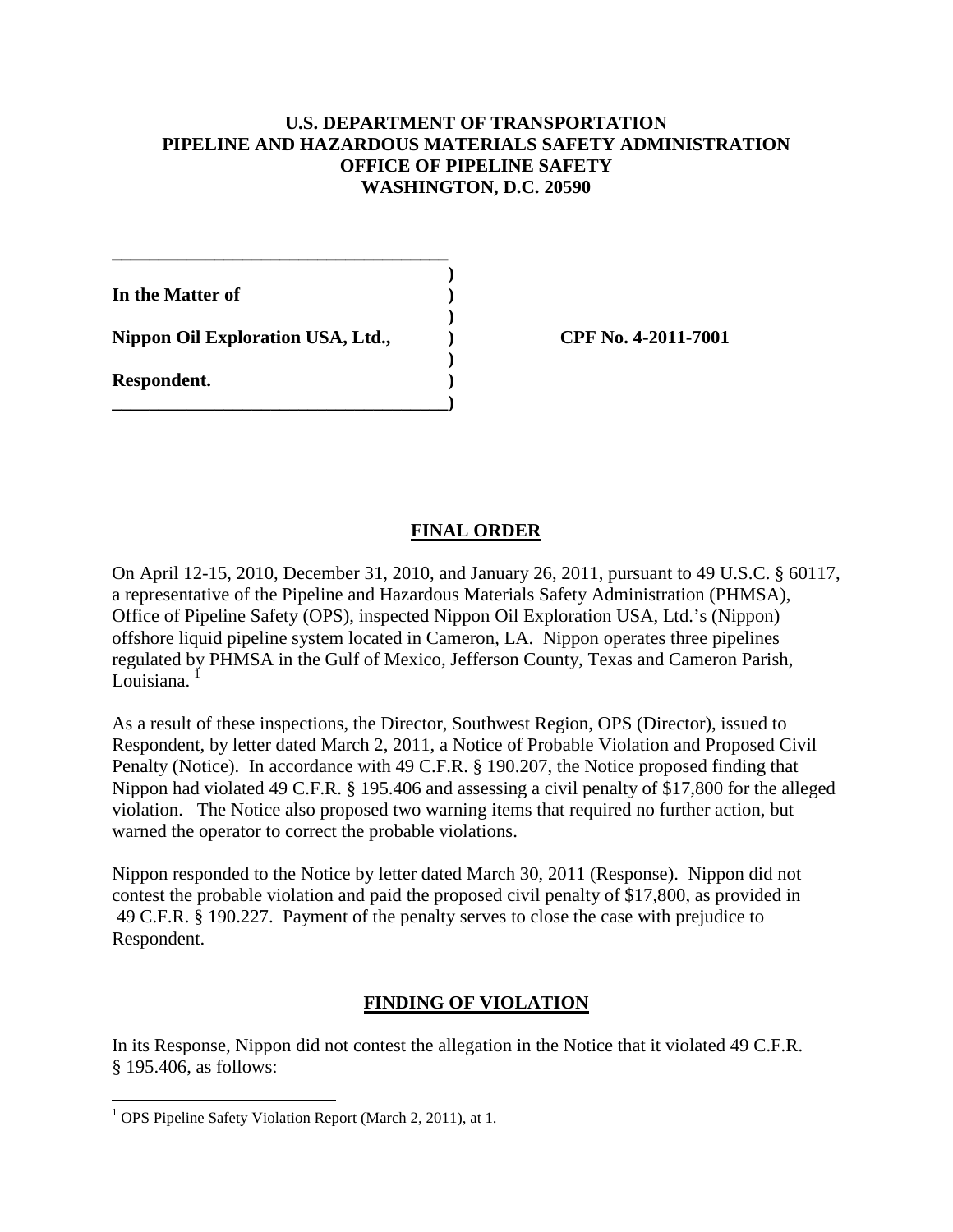**Item 3:** The Notice alleged that Respondent violated 49 C.F.R. § 195.406, which states in relevant part:

## **§ 195.406 Maximum operating pressure.**

(a) Except for surge pressures and other variations from normal operations, no operator may operate a pipeline at a pressure that exceeds any of the following:

(3) Eighty percent of the test pressure for any part of the pipeline which has been pressure tested under subpart E of this part.

The Notice alleged that Respondent violated 49 C.F.R. § 195.406 by operating the WC20 8-inch pipeline on six separate occasions in April 2010 at pressures exceeding the established Maximum Operating Pressure (MOP). Respondent conducted a hydrotest on this line on May 29, 2009, as part of the conversion to service requirements under Part 195. The test confirmed that the MOP for the 8-inch line was 960 psig. However, Respondent operated the line as if it had a MOP of 999 psig. On December 17, 2010, OPS issued a Request for Specific Information seeking Respondent's pressure records. In response, Nippon provided the West Cameron 20 Daily Operating Records between October 1, 2009 (the start of the operation) and April 30, 2010. The documents indicated that Nippon exceeded the 960 psig MOP on six separate occasions in April 2010. Specifically, Nippon operated the line above the MOP on April 11, April 12, April 13, April 29, and twice on April  $28<sup>th</sup>$ . The pressure recorded ranged from 961 to 972 psig.

In its Response, Nippon did not contest the violations and paid the proposed civil penalty. Accordingly, based upon a review of all of the evidence, I find that Respondent violated 49 C.F.R. § 195.406 by operating its 8-inch pipeline at pressures exceeding the established MOP.

#### **ASSESSMENT OF PENALTY**

Under 49 U.S.C. § 60122, Respondent is subject to an administrative civil penalty not to exceed \$100,000 per violation for each day of the violation, up to a maximum of \$1,000,000 for any related series of violations. In determining the amount of a civil penalty under 49 U.S.C. § 60122 and 49 C.F.R. § 190.225, I must consider the following criteria: the nature, circumstances, and gravity of the violation, including adverse impact on the environment; the degree of Respondent's culpability; the history of Respondent's prior offenses; the Respondent's ability to pay the penalty and any effect that the penalty may have on its ability to continue doing business; and the good faith of Respondent in attempting to comply with the pipeline safety regulations. In addition, I may consider the economic benefit gained from the violation without any reduction because of subsequent damages, and such other matters as justice may require.

**Item 3:** The Notice proposed a civil penalty of \$17,800 for operating a pipeline above its MOP. Nippon did not contest the violation and paid the proposed civil penalty in full. Although Nippon sold this line to Black Elk Energy Offshore Operations, LLC on October 4, 2010, Nippon was the operator of record at the time of the violation and is therefore liable for the proposed civil penalty.